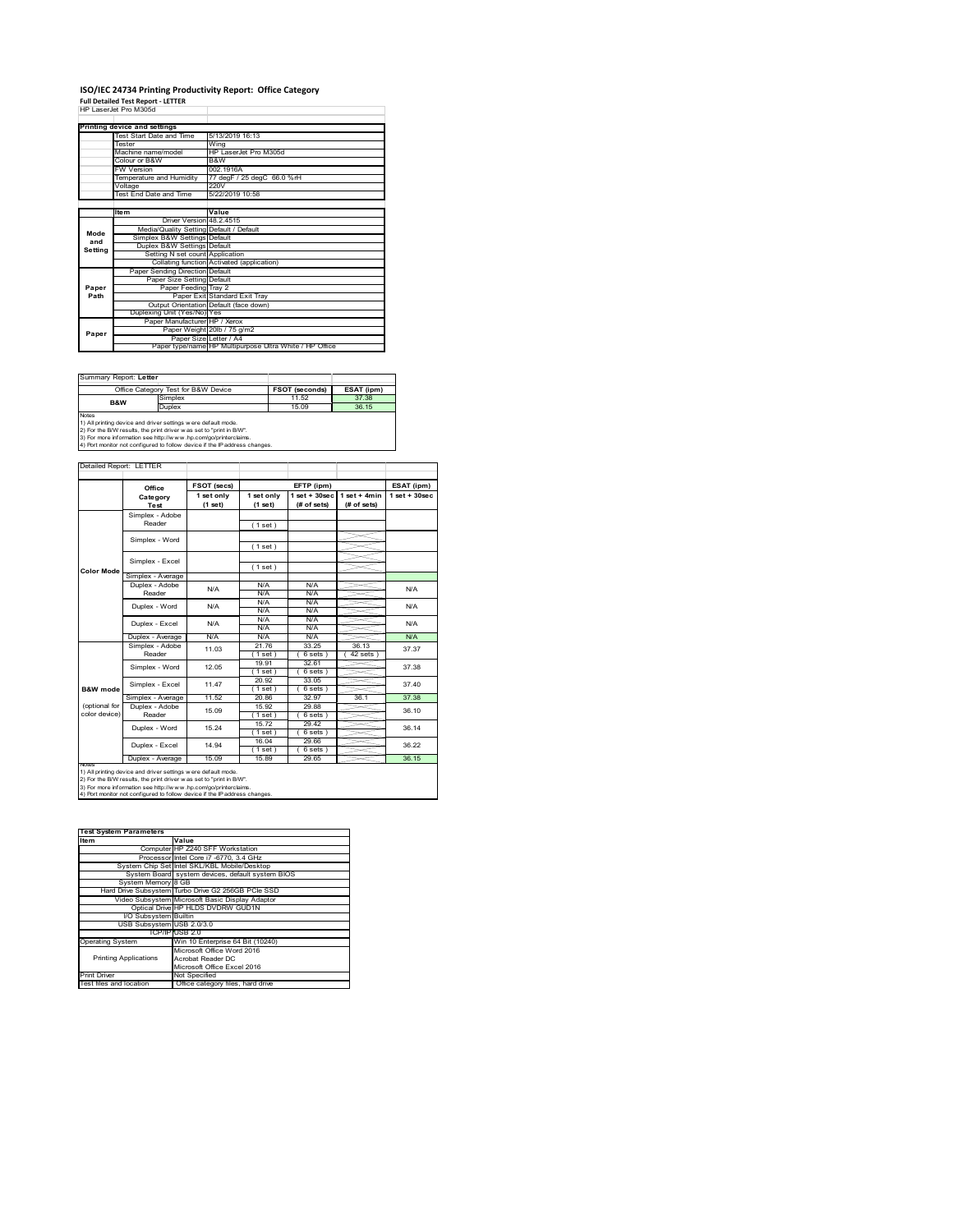### **ISO/IEC 24734 Printing Productivity Report: Office Category Full Detailed Test Report ‐ A4** HP LaserJet Pro M305d

|         | 62 LASHLIHI PIO MJUJO                   |                                                         |
|---------|-----------------------------------------|---------------------------------------------------------|
|         |                                         |                                                         |
|         | Printing device and settings            |                                                         |
|         | Test Start Date and Time                | 5/13/2019 16:13                                         |
|         | <b>Tester</b>                           | Wing                                                    |
|         | Machine name/model                      | HP LaserJet Pro M305d                                   |
|         | Colour or B&W                           | B&W                                                     |
|         | <b>FW Version</b>                       | 002.1916A                                               |
|         | Temperature and Humidity                | 77 degF / 25 degC 66.0 %rH                              |
|         | Voltage                                 | 220V                                                    |
|         | Test End Date and Time                  | 5/22/2019 10:58                                         |
|         |                                         |                                                         |
|         | <b>Item</b>                             | Value                                                   |
|         | Driver Version 48.2.4515                |                                                         |
| Mode    | Media/Quality Setting Default / Default |                                                         |
| and     | Simplex B&W Settings Default            |                                                         |
| Setting | Duplex B&W Settings Default             |                                                         |
|         | Setting N set count Application         |                                                         |
|         |                                         | Collating function Activated (application)              |
|         | Paper Sending Direction Default         |                                                         |
|         | Paper Size Setting Default              |                                                         |
| Paper   | Paper Feeding Tray 2                    |                                                         |
| Path    |                                         | Paper Exit Standard Exit Tray                           |
|         |                                         | Output Orientation Default (face down)                  |
|         | Duplexing Unit (Yes/No) Yes             |                                                         |
|         | Paper Manufacturer HP / Xerox           |                                                         |
| Paper   |                                         | Paper Weight 20lb / 75 g/m2                             |
|         | Paper Size Letter / A4                  |                                                         |
|         |                                         | Paper type/name HP Multipurpose Ultra White / HP Office |

| Summary Report: A4                                                                                                                                                                                                                                                                                    |                                     |                       |            |  |
|-------------------------------------------------------------------------------------------------------------------------------------------------------------------------------------------------------------------------------------------------------------------------------------------------------|-------------------------------------|-----------------------|------------|--|
|                                                                                                                                                                                                                                                                                                       | Office Category Test for B&W Device | <b>FSOT (seconds)</b> | ESAT (ipm) |  |
| B&W                                                                                                                                                                                                                                                                                                   | Simplex                             | 11.91                 | 35.64      |  |
|                                                                                                                                                                                                                                                                                                       | Duplex                              | 15 27                 | 34.60      |  |
| <b>Notes</b><br>1) All printing device and driver settings were default mode.<br>2) For the B/W results, the print driver was set to "print in B/W".<br>3) For more information see http://www.hp.com/go/printerclaims.<br>4) Port monitor not configured to follow device if the IP address changes. |                                     |                       |            |  |

ailed Report: A4 **FSOT** (secs) **FETP** (ipm) **ESAT** (ipm) **1 set + 30sec 1 set only (1 set) 1 set only (1 set) 1 set + 30sec (# of sets) 1 set + 4min (# of sets) Category Test** Simplex - Adobe Reader ( 1 set ) Simplex - Word ( 1 set ) Simplex - Excel ( 1 set ) **Colour Mode** Simplex - Average Duplex - Adobe  $N/f$  $N/A$   $N/A$   $N/A$   $N/A$   $N/A$ Reader N/A N/A N/A N/A N/A Duplex - Word N/A N/A N/A N/A N/A Duplex - Excel N/A N/A  $N/A$   $N/A$   $N$ Puplex - Average N/A N/A N/A N/A N/A N/A<br>
Simplex - Adobe 11.39 21.07 31.89 34.94 35.6<br>
Reader 11.39 (1 set ) (6 sets ) (38 sets ) 11.39 35.65 21.07 31.89 34.94  $( 6 \text{ sets } )$   $( 38 \text{ sets } )$ <br> $31.04$ Simplex - Word 12.59 19.06 31.04 35.66 ( 1 set ) ( 6 sets ) 20.45 31.67 Simplex - Excel 11.74 35.63 **B&W** mod  $\frac{1 \text{ set } 1}{20.19}$  (6 sets Simplex - Average 11.9 20.19 31.53 34.9 35.64<br>
Duplex - Adobe 14.72 16.28 28.72 34.66<br>
Reader 14.72 1.6et 6.9ets (optional for color device) 14.72 16.28 28.72<br>(1 set) (6 set) 34.66 1 set ) ( 6 sets )<br>15.18 28.14 28.14 Duplex - Word 15.80 34.60  $(1 \text{ set})$ <br> $(1 \text{ set})$ <br> $(1 \text{ set})$ <br> $(15.71)$  $( 6 \text{ sets } )$ <br> $28.46$ Duplex - Excel 15.28 34.56 ≦  $(6 \text{ set}$   $28.44$ Duplex - Average | 15.3 | 15.71 | 28.44 | <u>34.60</u> notes<br>1) All printing device and driver settings were default mode.<br>2) For the B/W results, the print driver was set to "print in B/W".<br>3) For more information see http://www.hp.com/go/printerclaims.<br>4) Por moralitor not c

| <b>Test System Parameters</b> |                                                    |  |  |
|-------------------------------|----------------------------------------------------|--|--|
| Item                          | Value                                              |  |  |
|                               | Computer HP Z240 SFF Workstation                   |  |  |
|                               | Processor Intel Core i7 -6770, 3.4 GHz             |  |  |
|                               | System Chip Set Intel SKL/KBL Mobile/Desktop       |  |  |
|                               | System Board system devices, default system BIOS   |  |  |
| System Memory 8 GB            |                                                    |  |  |
|                               | Hard Drive Subsystem Turbo Drive G2 256GB PCle SSD |  |  |
|                               | Video Subsystem Microsoft Basic Display Adaptor    |  |  |
|                               | Optical Drive HP HLDS DVDRW GUD1N                  |  |  |
| I/O Subsystem Builtin         |                                                    |  |  |
| USB Subsystem USB 2.0/3.0     |                                                    |  |  |
|                               | TCP/IP USB 2.0                                     |  |  |
| <b>Operating System</b>       | Win 10 Enterprise 64 Bit (10240)                   |  |  |
|                               | Microsoft Office Word 2016                         |  |  |
| <b>Printing Applications</b>  | Acrobat Reader DC                                  |  |  |
|                               | Microsoft Office Excel 2016                        |  |  |
| <b>Print Driver</b>           | Not Specified                                      |  |  |
| Test files and location       | Office category files, hard drive                  |  |  |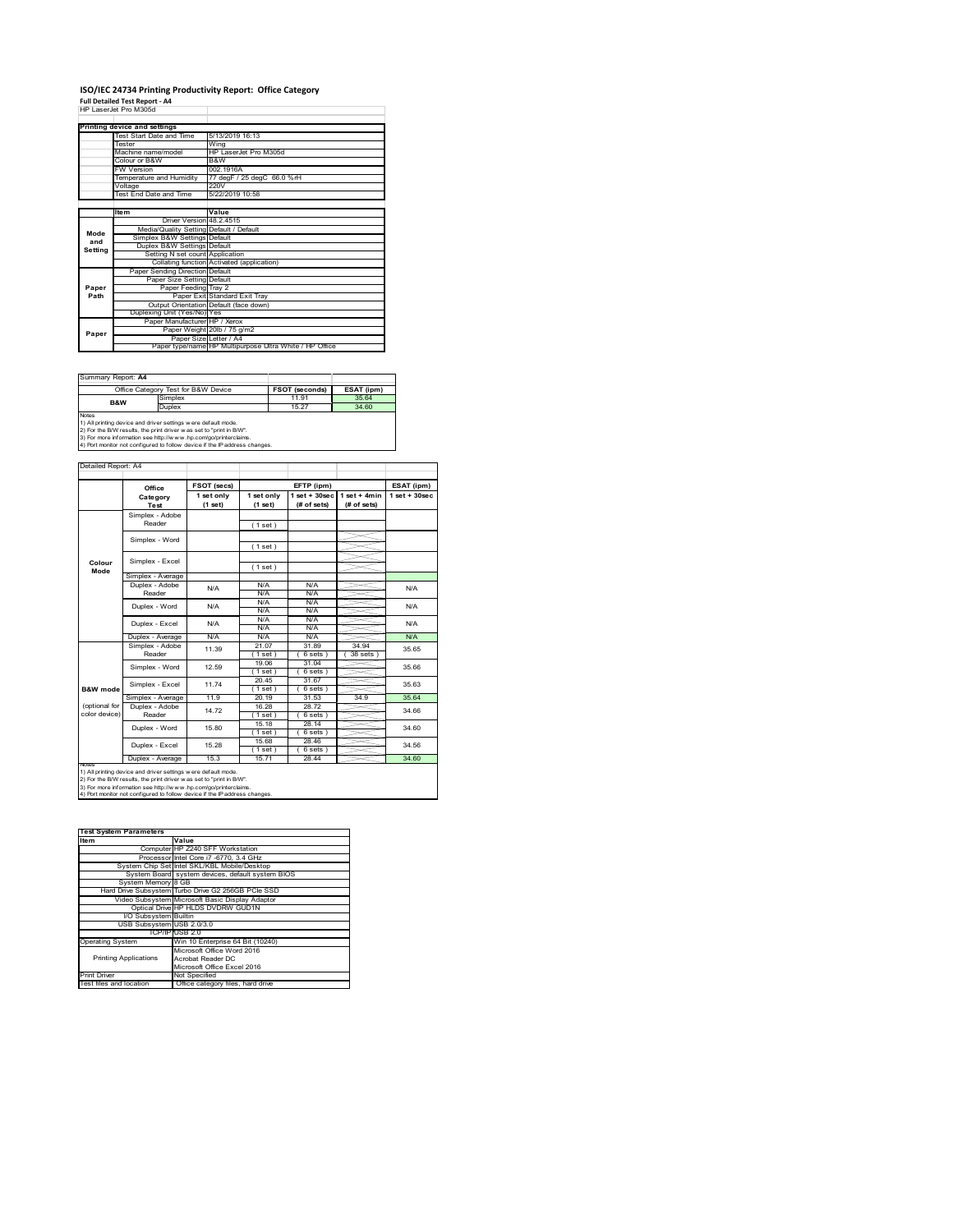# **ISO/IEC 24734 Printing Productivity Report: Office Category Feature Performance Full Report ‐ Office Feature Performance Test** HP LaserJet Pro M305d

|                          | Printing device and settings            |                                                         |
|--------------------------|-----------------------------------------|---------------------------------------------------------|
| Test Start Date and Time |                                         | 5/13/2019 16:13                                         |
|                          | Tester                                  | Wing                                                    |
|                          | Machine name/model                      | HP LaserJet Pro M305d                                   |
|                          | Colour or B&W                           | B&W                                                     |
|                          | <b>FW Version</b>                       | 002 1916A                                               |
|                          | Temperature and Humidity                | 77 degF / 25 degC 66.0 %rH                              |
|                          | Voltage                                 | 220V                                                    |
|                          | Test End Date and Time                  | 5/22/2019 10:58                                         |
|                          |                                         |                                                         |
|                          | <b>Item</b>                             | Value                                                   |
|                          | Driver Version 48 2 4515                |                                                         |
| Mode                     | Media/Quality Setting Default / Default |                                                         |
| and                      | Simplex B&W Settings Default            |                                                         |
| Setting                  | Duplex B&W Settings Default             |                                                         |
|                          | Setting N set count Application         |                                                         |
|                          |                                         | Collating function Activated (application)              |
|                          | Paper Sending Direction Default         |                                                         |
|                          | Paper Size Setting Default              |                                                         |
| Paper                    | Paper Feeding Tray 2                    |                                                         |
| Path                     |                                         | Paper Exit Standard Exit Tray                           |
|                          |                                         | Output Orientation Default (face down)                  |
|                          | Duplexing Unit (Yes/No) Yes             |                                                         |
|                          | Paper Manufacturer HP / Xerox           |                                                         |
| Paper                    |                                         | Paper Weight 20lb / 75 g/m2                             |
|                          | Paper Size Letter / A4                  |                                                         |
|                          |                                         | Paper type/name HP Multipurpose Ultra White / HP Office |

| ISO Print Productivity Report: Feature Performance Test Summary                                                                                                                                                                                                                                   |         |                                  |                                      |  |
|---------------------------------------------------------------------------------------------------------------------------------------------------------------------------------------------------------------------------------------------------------------------------------------------------|---------|----------------------------------|--------------------------------------|--|
|                                                                                                                                                                                                                                                                                                   |         | <b>Feature Performance Ratio</b> |                                      |  |
| <b>Printing Modes</b><br>(Feature Adobe Reader - Office test file)                                                                                                                                                                                                                                |         | FSOT (base)<br>FSOT (feature)    | <b>ESAT (feature)</b><br>ESAT (base) |  |
| A5, Landscape Feed, Simplex, Colour                                                                                                                                                                                                                                                               | Simplex |                                  |                                      |  |
| A5, Portrait Feed, Simplex, Colour                                                                                                                                                                                                                                                                | Simplex |                                  |                                      |  |
| Legal, Simplex, Colour                                                                                                                                                                                                                                                                            | Simplex |                                  |                                      |  |
| Legal, Duplex, Colour                                                                                                                                                                                                                                                                             | Duplex  |                                  |                                      |  |
| A4. 1200 dpi. Simplex. Colour                                                                                                                                                                                                                                                                     | Simplex |                                  |                                      |  |
| Letter, 1200 dpi, Simplex, Colour                                                                                                                                                                                                                                                                 | Simplex |                                  |                                      |  |
| A4. General Office. Simplex. Colour                                                                                                                                                                                                                                                               | Simplex |                                  |                                      |  |
| Letter, General Office, Simplex, Colour                                                                                                                                                                                                                                                           | Simplex |                                  |                                      |  |
| A5. Landscape Feed. Simplex, B/W                                                                                                                                                                                                                                                                  | Simplex | 140%                             | 166%                                 |  |
| A5, Portrait Feed, Simplex, B/W                                                                                                                                                                                                                                                                   | Simplex | 46%                              | 39%                                  |  |
| Legal, Simplex, B/W                                                                                                                                                                                                                                                                               | Simplex |                                  |                                      |  |
| Legal, Duplex, B/W                                                                                                                                                                                                                                                                                | Duplex  |                                  |                                      |  |
| A4, 1200 dpi, Simplex, B/W                                                                                                                                                                                                                                                                        | Simplex |                                  |                                      |  |
| Letter, 1200 dpi, Simplex, B/W                                                                                                                                                                                                                                                                    | Simplex |                                  |                                      |  |
| A4, General Office, Simplex, B/W                                                                                                                                                                                                                                                                  | Simplex |                                  |                                      |  |
| Letter, General Office, Simplex, B/W                                                                                                                                                                                                                                                              | Simplex |                                  |                                      |  |
| <b>Notes</b><br>1) All printing device and driver settings were default mode.<br>2) Test conducted with 8-paper Office Feature Performance file.<br>3) For more information see http://www.hp.com/go/printerclaims.<br>4) Port monitor not configured to follow device if the IP address changes. |         |                                  |                                      |  |

| <b>Printing Modes</b>                               | <b>Base Printing Mode</b> |                     |                      | <b>Feature Performance</b>      |                                         |                                      |  |
|-----------------------------------------------------|---------------------------|---------------------|----------------------|---------------------------------|-----------------------------------------|--------------------------------------|--|
| Feature Adobe Reader - Office<br>test file (8-page) | <b>FSOT</b><br>Base       | <b>ESAT</b><br>Base | 1 set<br>FSOT (secs) | $1$ set $+30$ sec<br>ESAT (ipm) | FSOT (base)<br><b>FSOT</b><br>(feature) | <b>ESAT (feature)</b><br>ESAT (base) |  |
| A5. Landscape Feed. Simplex. Colour                 |                           |                     |                      |                                 |                                         |                                      |  |
| A5, Portrait Feed, Simplex, Colour                  |                           |                     |                      |                                 |                                         |                                      |  |
| Legal, Simplex, Colour                              |                           |                     |                      |                                 |                                         |                                      |  |
| Legal, Duplex, Colour                               |                           |                     |                      |                                 |                                         |                                      |  |
| A4. 1200 dpi. Simplex. Colour                       |                           |                     |                      |                                 |                                         |                                      |  |
| Letter, 1200 dpi, Simplex, Colour                   |                           |                     |                      |                                 |                                         |                                      |  |
| A4, General Office, Simplex, Colour                 |                           |                     |                      |                                 |                                         |                                      |  |
| Letter, General Office, Simplex, Colour             |                           |                     |                      |                                 |                                         |                                      |  |
| A5, Landscape Feed, Simplex, B/W                    | 18.35                     | 35.63               | 13.2                 | 59.2                            | 140%                                    | 166%                                 |  |
| A5, Portrait Feed, Simplex, B/W                     | 18.35                     | 35.63               | 40.32                | 14.1                            | 46%                                     | 39%                                  |  |
| Legal, Simplex, B/W                                 | 1782                      | 37.41               |                      |                                 |                                         |                                      |  |
| Legal, Duplex, B/W                                  | 17.82                     | 37.41               |                      |                                 |                                         |                                      |  |
| A4. 1200 dpi. Simplex. B/W                          | 18.35                     | 35.63               |                      |                                 |                                         |                                      |  |
| Letter, 1200 dpi, Simplex, B/W                      | 1782                      | 37.41               |                      |                                 |                                         |                                      |  |
| A4. General Office. Simplex. B/W                    | 18.35                     | 35.63               |                      |                                 |                                         |                                      |  |
| Letter, General Office, Simplex, B/W                | 17.82                     | 37.41               |                      |                                 |                                         |                                      |  |

1) All printing device and driver settings were default mode.<br>2) Test conducted with 8-paper Office Feature Performance file<br>3) For more information see http://www.hp.com/go/printerclaims.<br>4) Port monitor not configured to

|           | <b>Test System Parameters</b> |                                                    |  |
|-----------|-------------------------------|----------------------------------------------------|--|
|           | Item                          | Value                                              |  |
|           |                               | Computer HP Z240 SFF Workstation                   |  |
|           |                               | Processor Intel Core i7 -6770, 3.4 GHz             |  |
|           |                               | System Chip Set Intel SKL/KBL Mobile/Desktop       |  |
|           |                               | System Board system devices, default system BIOS   |  |
| Test      | System Memory 8 GB            |                                                    |  |
| System    |                               | Hard Drive Subsystem Turbo Drive G2 256GB PCle SSD |  |
|           |                               | Video Subsystem Microsoft Basic Display Adaptor    |  |
|           |                               | Optical Drive HP HLDS DVDRW GUD1N                  |  |
|           | <b>VO Subsystem Builtin</b>   |                                                    |  |
|           | USB Subsystem USB 2.0/3.0     |                                                    |  |
| <b>VO</b> |                               | TCP/IP USB 2.0                                     |  |
|           | <b>Operating System</b>       | Win 10 Enterprise 64 Bit (10240)                   |  |
|           |                               | Microsoft Office Word 2016                         |  |
| Software  | <b>Printing Applications</b>  | Acrobat Reader DC                                  |  |
|           |                               | Microsoft Office Excel 2016                        |  |
|           | <b>Print Driver</b>           | Not Specified                                      |  |
|           | Test files and location       | Office category files, hard drive                  |  |
|           |                               |                                                    |  |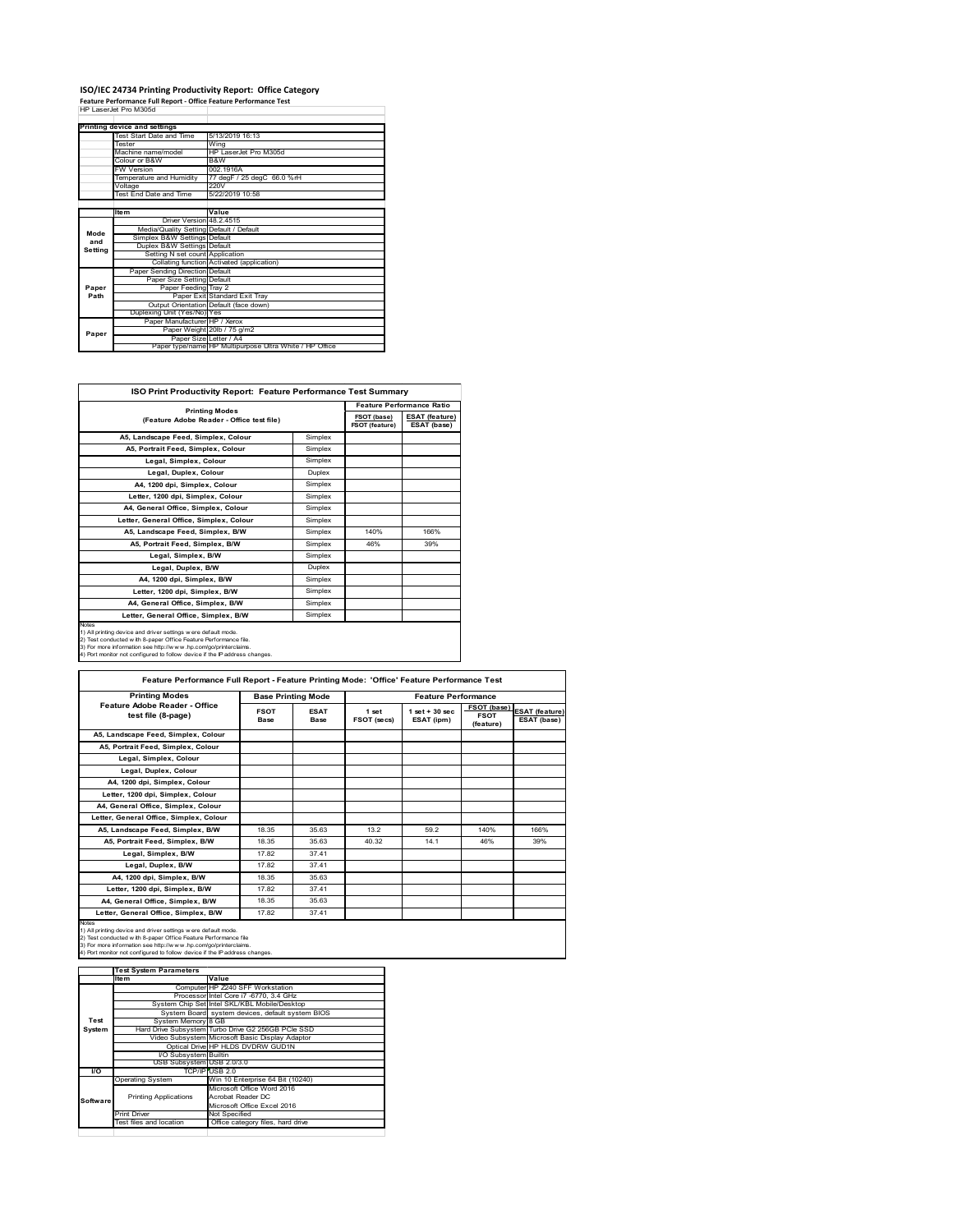## **ISO/IEC 17629 First Print Out Time Report: Office Category**

| <b>Full Detailed Test Report - LETTER</b> |  |
|-------------------------------------------|--|
| HP LaserJet Pro M305d                     |  |

|            | Printing device and settings               |                                |
|------------|--------------------------------------------|--------------------------------|
|            | Test Start Date and Time                   | 5/13/2019 14:09                |
| Tester     |                                            | Wing                           |
|            | Machine name/model                         | HP LaserJet Pro M305d          |
|            | Colour or B&W                              | B&W                            |
|            | <b>FW Version</b>                          | 002.1916A                      |
|            | Configuration (options)                    | Default                        |
|            | Controller                                 | 11700                          |
|            | Printing device page count                 | Not Specified                  |
|            | Printing supplies page count Not Specified |                                |
|            | Temperature and Humidity                   | 73 degF / 23 degC 69.0 %rH     |
|            | Voltage                                    | 220V                           |
|            | Test End Date and Time                     | 5/13/2019 14:40                |
|            |                                            |                                |
|            | <b>Item</b>                                | Value                          |
| Mode       | PDL and driver version                     | 48.2.4515                      |
| and        | Print Quality mode                         | default                        |
| Setting    | <b>B&amp;W</b> settings                    | default                        |
|            | Paper feed orientation                     | <b>Short Edge</b>              |
| Paper      | Paper type setting                         | default                        |
|            | Paper feeding                              | Standard cassette              |
|            | Paper exit                                 | Standard exit tray             |
| Paper Path | Output orientation                         | default (face up or face down) |

**ISO First Page Out Time Summary Report: Office Category** rt: **Letter** 

**FPOT from Ready (seconds)**<br>
Simplex 6.74 **B&W**

**Duplex**<br>Notes<br>1) All printing device and driver settings were default mode.<br>2) For the BM results, the print driver was set to "print in BM".<br>4) For more information see http://www.hp.com/golprinterclaims.<br>4) Port monitor

|                                |                                                                                                                                                                                                                                                                                                                                                                                                              | ISO First Page Out Time Report: Office Category |                            |                              |                            |                   |            |
|--------------------------------|--------------------------------------------------------------------------------------------------------------------------------------------------------------------------------------------------------------------------------------------------------------------------------------------------------------------------------------------------------------------------------------------------------------|-------------------------------------------------|----------------------------|------------------------------|----------------------------|-------------------|------------|
| <b>Detailed Report: LETTER</b> |                                                                                                                                                                                                                                                                                                                                                                                                              |                                                 |                            |                              |                            |                   |            |
|                                |                                                                                                                                                                                                                                                                                                                                                                                                              | Word<br>(seconds)                               | Excel<br>(seconds)         | Adobe<br>Reader<br>(seconds) | Average<br>(seconds)       | <b>Delay Time</b> |            |
|                                | FPOT from Ready - Simplex                                                                                                                                                                                                                                                                                                                                                                                    |                                                 |                            |                              |                            |                   |            |
| <b>Color Mode</b>              | FPOT from Ready - Duplex                                                                                                                                                                                                                                                                                                                                                                                     |                                                 |                            |                              |                            |                   |            |
|                                | FPOT from Sleep - Simplex                                                                                                                                                                                                                                                                                                                                                                                    |                                                 |                            | N/A                          |                            |                   |            |
|                                | Recovery Time                                                                                                                                                                                                                                                                                                                                                                                                |                                                 |                            |                              |                            |                   |            |
|                                | FPOT from Off - Simplex                                                                                                                                                                                                                                                                                                                                                                                      |                                                 |                            |                              |                            |                   |            |
|                                | Warm-up Time                                                                                                                                                                                                                                                                                                                                                                                                 |                                                 |                            |                              |                            |                   |            |
|                                | FPOT from Ready - Simplex                                                                                                                                                                                                                                                                                                                                                                                    | 7.15                                            | 7.03                       | 6.03                         | 6.74                       | 48 Seconds        |            |
|                                | FPOT from Ready - Duplex                                                                                                                                                                                                                                                                                                                                                                                     |                                                 |                            |                              |                            |                   |            |
| <b>B&amp;W Mode</b>            | FPOT from Sleep - Simplex                                                                                                                                                                                                                                                                                                                                                                                    |                                                 |                            | 7.59                         |                            | 61 Minutes        |            |
|                                |                                                                                                                                                                                                                                                                                                                                                                                                              |                                                 |                            | 1.6                          |                            |                   |            |
|                                | Recovery Time                                                                                                                                                                                                                                                                                                                                                                                                |                                                 |                            |                              |                            |                   |            |
|                                | FPOT from Off - Simplex                                                                                                                                                                                                                                                                                                                                                                                      |                                                 |                            | 32.96                        |                            |                   |            |
| Notes                          | Warm-up Time                                                                                                                                                                                                                                                                                                                                                                                                 |                                                 |                            | 26.93                        |                            |                   |            |
| <b>HP Data Table</b>           | 1) All printing device and driver settings w ere default mode.<br>2) For the B/W results, the print driver w as set to "print in B/W".<br>3) For more information see http://www.hp.com/go/printerclaims.<br>4) Port monitor not configured to follow device if the IP address changes.<br>5) Page counts w ere collected after completion of the tests.<br>6) Details for FPOT from Sleep are show n below. |                                                 |                            |                              |                            |                   |            |
|                                |                                                                                                                                                                                                                                                                                                                                                                                                              |                                                 |                            |                              |                            |                   |            |
| <b>Detailed Report: LETTER</b> |                                                                                                                                                                                                                                                                                                                                                                                                              | <b>FPOT Avg</b><br>(se cs)                      | FPOT (secs)<br>Iteration 1 | FPOT (secs)<br>Iteration 2   | FPOT (secs)<br>Iteration 3 | Application       | Delay Time |
|                                | FPOT from Sleep                                                                                                                                                                                                                                                                                                                                                                                              | N/A                                             | N/A                        | N/A                          | N/A                        | Adobe Reader      |            |
| <b>Color Mode</b>              | FPOT from Sleep (15 minutes)<br>HP/Non ISO Test                                                                                                                                                                                                                                                                                                                                                              | N/A                                             | N/A                        | N/A                          | N/A                        | Adobe Reader      |            |
| <b>B&amp;W Mode</b>            | FPOT from Sleep                                                                                                                                                                                                                                                                                                                                                                                              | 7.59                                            | 7.58                       | 7.60                         | N/A                        | Adobe Reader      | 61 Minutes |

|                                  | <b>Test System Parameters</b> |                                     |  |  |  |
|----------------------------------|-------------------------------|-------------------------------------|--|--|--|
|                                  | <b>Item</b>                   | Value                               |  |  |  |
|                                  | Computer                      | HP Z240 SFF Workstation             |  |  |  |
|                                  | Processor                     | Intel Core i7 -6770, 3.4 GHz        |  |  |  |
|                                  | System Chip Set               | Intel SKL/KBL Mobile/Desktop        |  |  |  |
|                                  | System Board                  | system devices, default system BIOS |  |  |  |
| Test                             | <b>System Memory</b>          | 8 GB                                |  |  |  |
| System                           | Hard Drive Subsystem          | Turbo Drive G2 256GB PCle SSD       |  |  |  |
|                                  | Video Subsystem               | Microsoft Basic Display Adaptor     |  |  |  |
|                                  | Optical Drive                 | HP HLDS DVDRW GUD1N                 |  |  |  |
|                                  | I/O Subsystem                 | Builtin                             |  |  |  |
|                                  | <b>USB Subsystem</b>          | USB 2.0/3.0                         |  |  |  |
| Printing<br>Device<br>Connection | TCP/IP                        | 10/1000                             |  |  |  |
|                                  | <b>Operating System</b>       | Win 10 Enterprise 64 Bit (10240)    |  |  |  |
|                                  |                               | Microsoft Word 2016                 |  |  |  |
| Software                         | <b>Printing Applications</b>  | Microsoft Excel 2016                |  |  |  |
|                                  |                               | Adobe Reader DC                     |  |  |  |